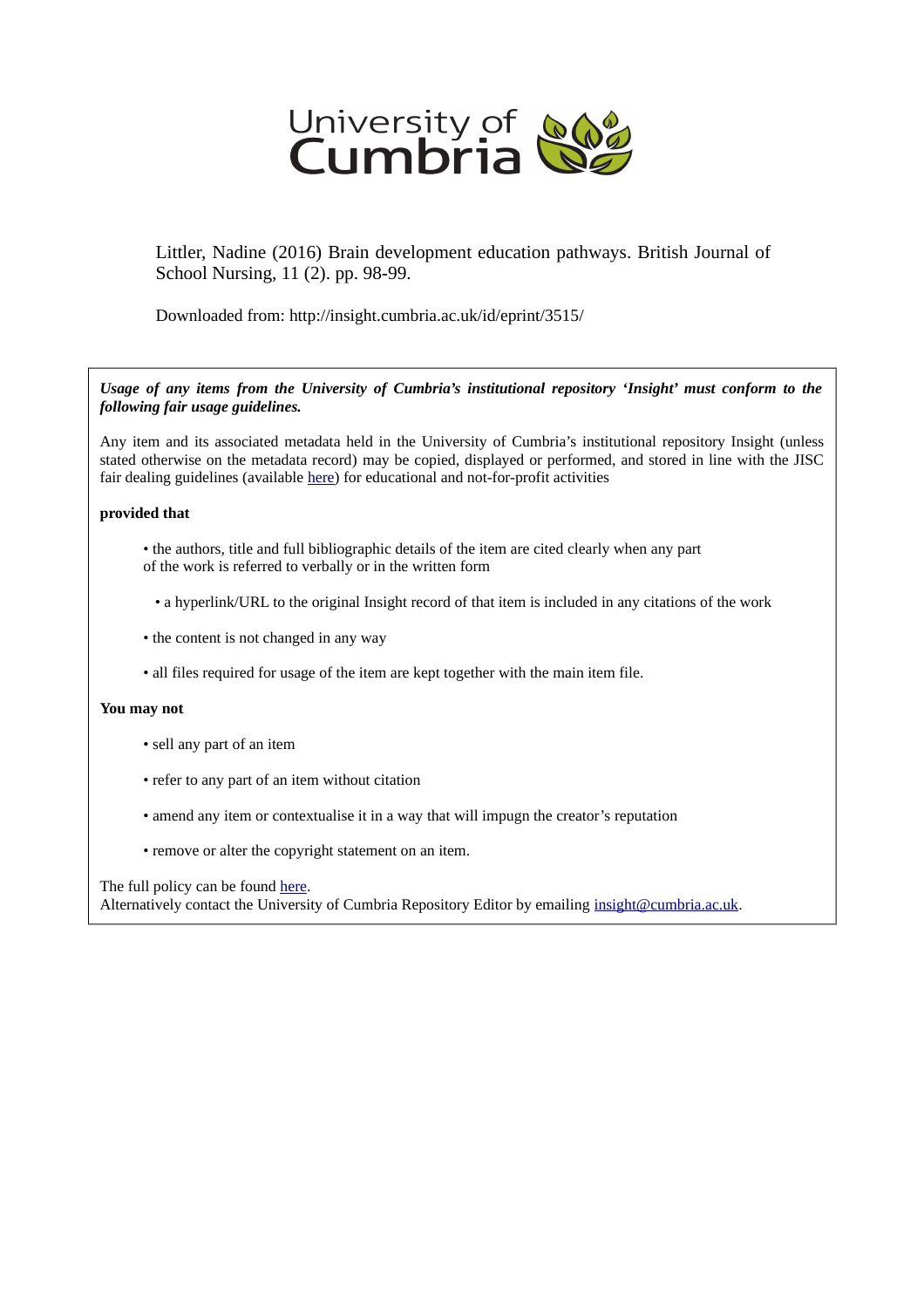

# **Representation: National Forum of School Health Educators - February Edition 2016**

## **Title**: Brain Development Education Pathways

**Author:** Nadine Littler

**Institutional Affiliation**: University of Cumbria

## **Full Details:**

Senior Lecturer/Pathway Lead Specialist Community Public Health Nursing

(School Nursing).

University of Cumbria,

Department of Nursing, Health & Professional Practice,

Hornby Room 08,

Bowerham Rd Campus,

Lancaster,

LA1 3JD

Office Tel: 01524 385682

email: [nadine.littler2@cumbria.ac.uk](https://owa.cumbria.ac.uk/owa/redir.aspx?C=tV4AnTPdoEeesZZmFAhnUdZYvINhL9FIWGjFV6l4uknDvfK6R6jr-VgaBEhmkwKYNnY8V47-YKU.&URL=mailto%3anadine.littler2%40cumbria.ac.uk)

*Note: The best form of contact is via my email address above.*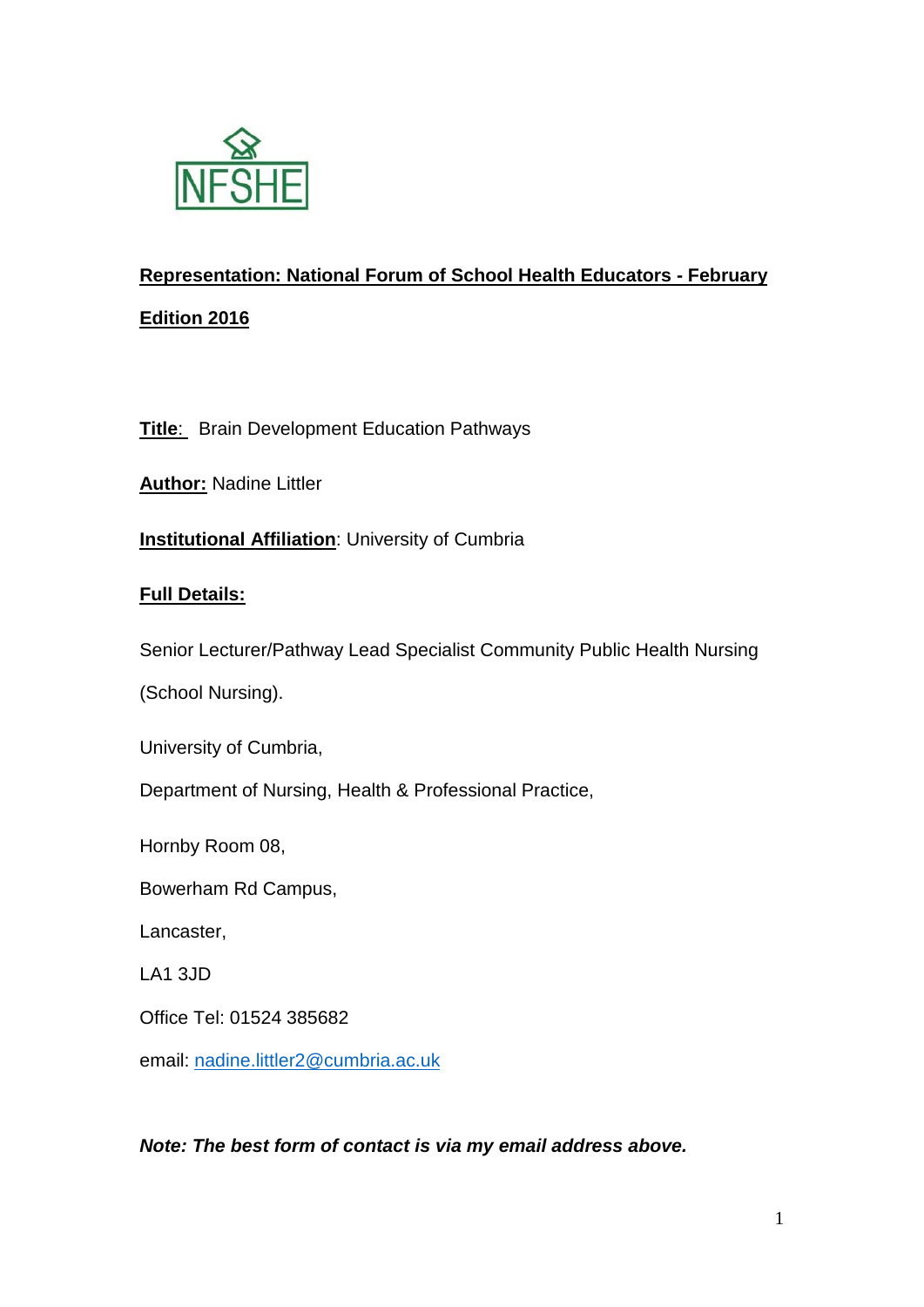Adolescence marks the beginning of a metamorphic phase of physical, emotional, social and intellectual development. Due to the complexity of this transition, heightened mental health problems have been associated with this progressive stage (Loftus, Kelly and Mustillo 2011). The exposure to a range of environmental and sociological factors, in addition to cognitive vulnerabilities may considerably increase the risk of adolescents developing mental illness. Therefore in the first instance it is essential to raise awareness of adolescent brain development, in order to assist practitioners in recognising and detecting mental illness and ensuring early intervention and prompt treatment.

#### *Brain Development:*

By the age of six years a child's brain has already grown to 96% of its total brain volume, the remaining 4% continues to develop during adolescence through to adulthood, whereby maturation of the brain is concluded by the age of 25 years (Johnston 2009). A key period for brain growth occurs during the ages of 12-16 years when the functions of both grey and white matter are responsible for developing certain regions within the brain, this process concludes with maturation of the pre-frontal cortex.

Grey matter (cells, dendrites and neurons) account for 40% of the brain providing the surface of the cerebral cortex, during childhood the growth and thickness of grey matter increases, in order to develop extra brain connections. However this reaches a peak in adolescence following the commencement of puberty, when excess brain connections are eliminated or pruned (Lenroot & Giedd 2011).

2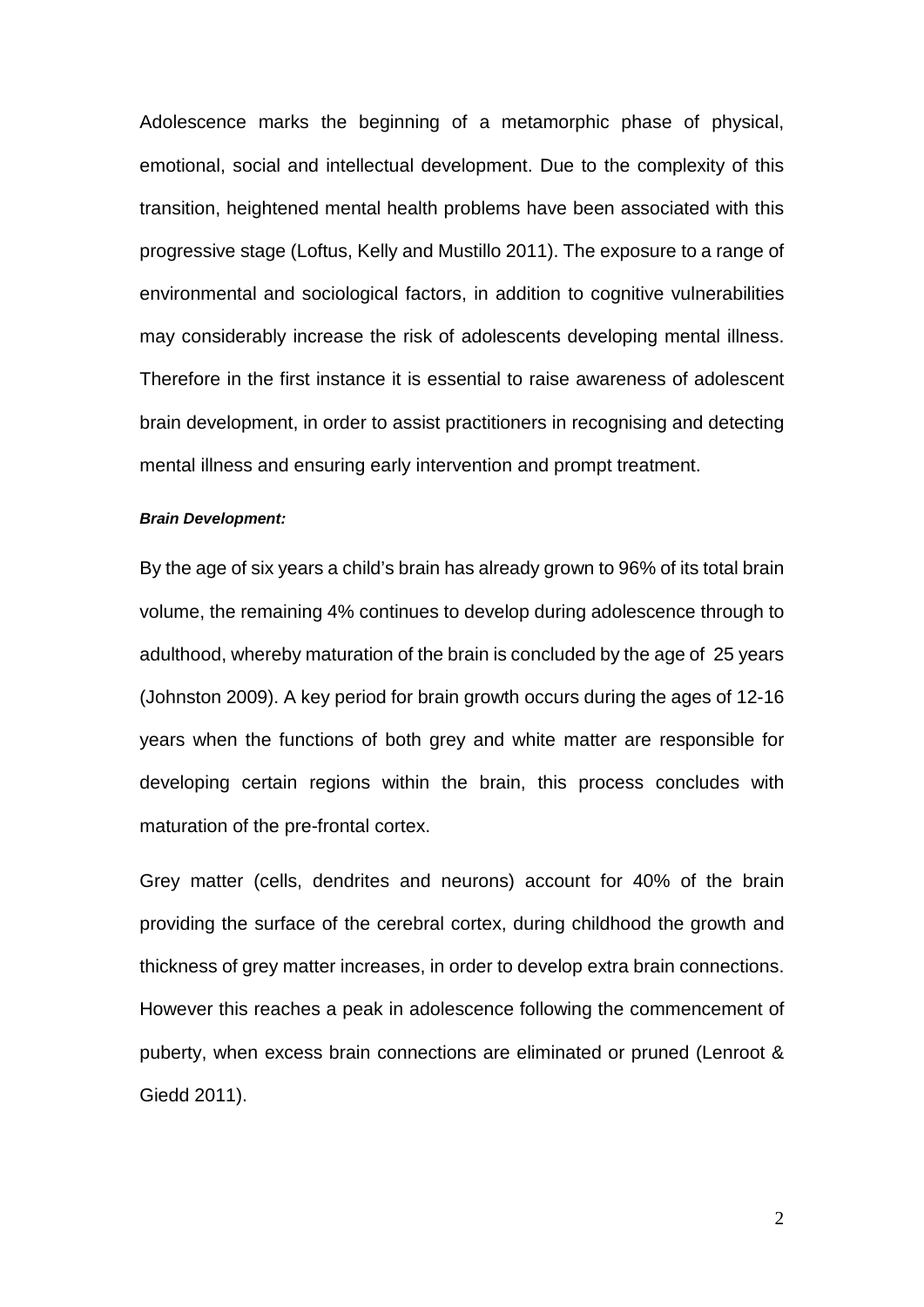This signifies the beginning of the re-modelling phase of brain development, where grey matter decreases, and white matter (found within the deeper tissues) increases accounting for 60% of the brain. White matter consists of myelin sheaths formed by glial cells which act as insulators to speed up the transmission of signals, these are responsible for communicating to different regions within the brain, with growth continuing into adolescence and adulthood.



**Figure One: Adolescent Brain Development**

Recent studies have indicated there are different brain development trajectories for both genders (Ruigrok *et al;* 2014), such as the male brain being 8-10% larger, as well as having a greater volume of grey matter than females, and increased volumes within certain regions of the brain such as putamen, globus pallidus, cerebrum, cerebellum and the left amydala. Essentially development is seen predominantly within the basal ganglia structures of the brain which have a major role in normal voluntary movement, motivation, learning, emotions and memory. Interestingly the basal ganglia is involved in certain conditions typically associated with males which include ADHD and Tourette's Syndrome (Lenroot & Giedd 2011).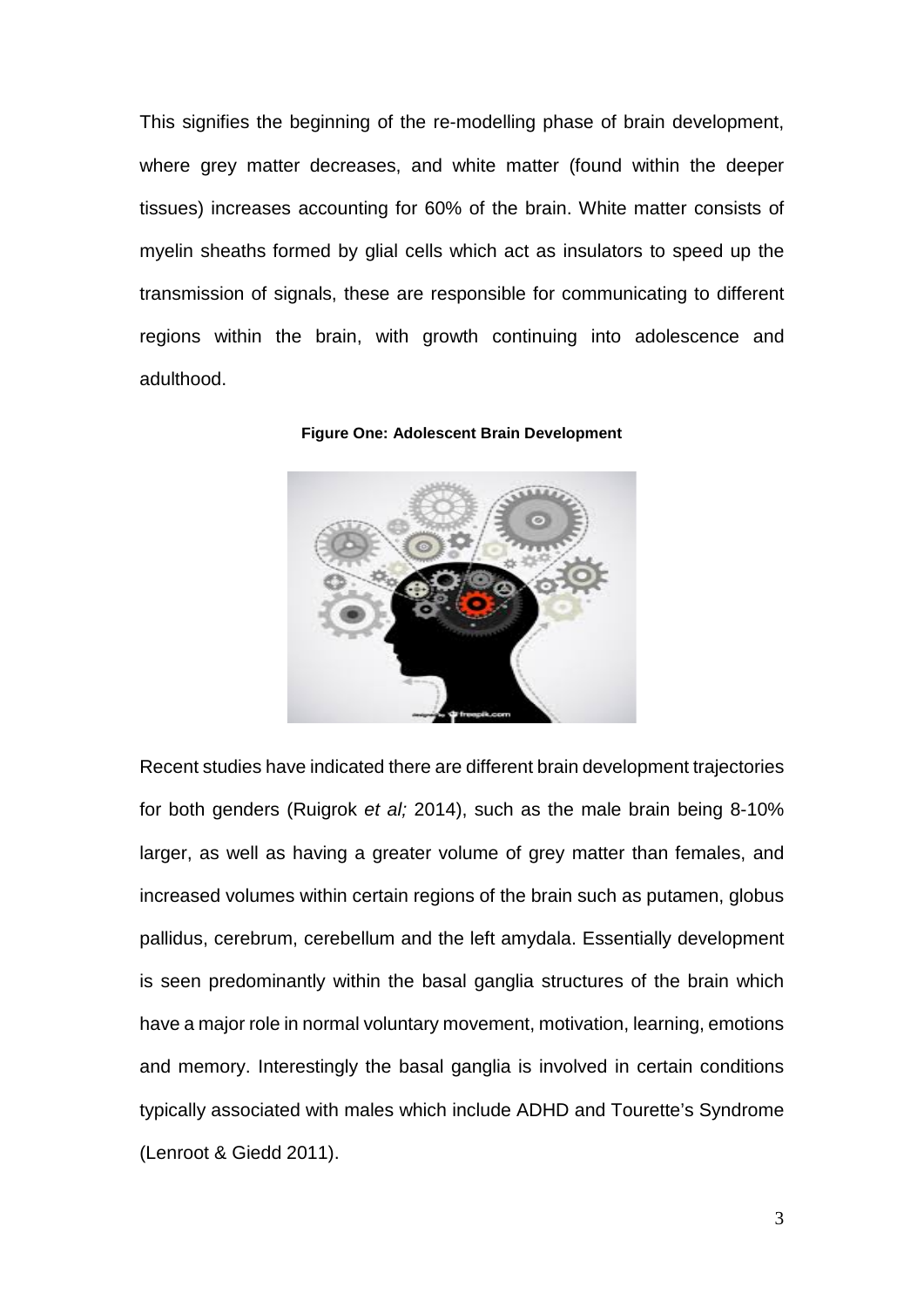Whereas the female brain reaches peak volumes of grey matter approximately 1-2 years earlier than males, due to commencing puberty at an earlier age (Asato *et al;* 2010). Subsequently females use ten times more white matter than males and have increased volumes within certain regions of the brain such as caudate, cingulate gyrus, right amydala and the right hippocampus (Figure Two). This indicates development within the limbic system, otherwise known as the emotion centre of the brain, which also has a major role in emotions, formation of memories, learning, arousal, and behaviour. Similarly the limbic system is involved in female biased disorders such as depression and anxiety (Baron-Cohen *et al;* 2011).

| <b>Males</b>                                                                 | <b>Females</b>                                    |
|------------------------------------------------------------------------------|---------------------------------------------------|
| Brain volume 8-10% larger than females                                       | Reach peak grey matter volume earlier than males  |
| Use 7 times more grey matter than females                                    | Use 10 times more white matter than males         |
| Larger Left Amydala volume which<br>increases more than females              | Larger Right Hippocampus volume and Right Amydala |
| Larger Putamen, Globus Pallidus, cingulate gyrus, cerebrum and<br>cerebellum | Larger Caudate, Cingulate Gyrus,                  |
| Predominantly uses left side of brain                                        | Uses both left and right sides of brain           |

*Figure Two: Gender Differences in Brain Development*

This reinforces the need to educate young people, parents, and professionals on brain development in childhood and adolescence, as during this transformative stage the brain is extremely malleable (ability to adapt and change with experience/stress) thus creating vulnerability and the risk of mental health disorders developing.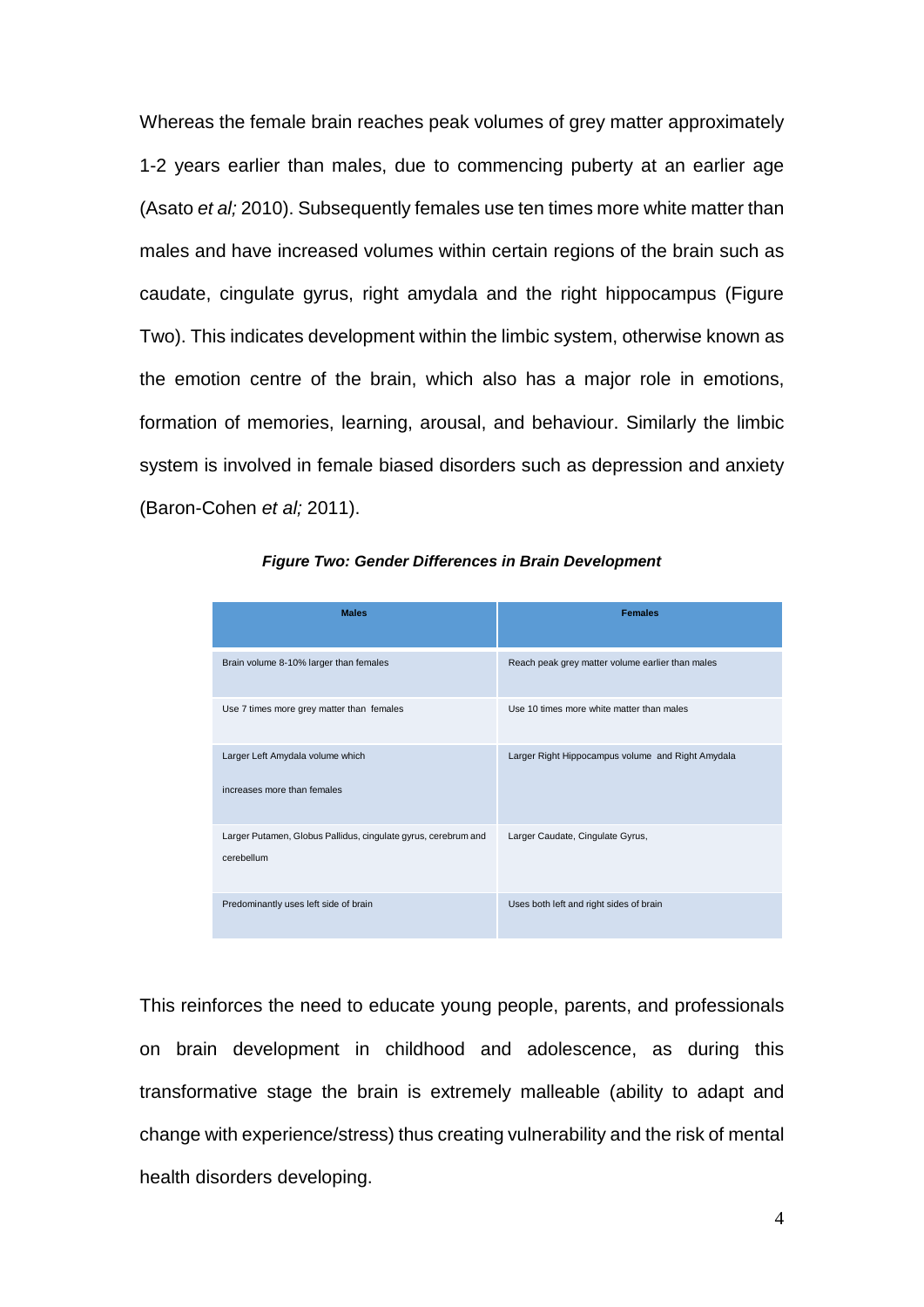#### *Educational Pathways:*

Therefore we must consider utilising a range of multifaceted educational pathways (Figure Three) to raise awareness of this crucial period of development. This should begin pre-birth by for example; introducing theoretical sessions on the importance of brain development and attachment in childhood/adolescence for pregnant women during antenatal sessions. Similarly this could also include educating young people and parents within both primary and secondary school settings on brain development and emotional health and wellbeing, as part of their PSHE sessions and parent open evenings during key transition points. Finally brain development should be a core component within all professional educational training programmes such as Nursing, Medicine, Teaching, Childcare, Social Work, Youth Work, Public Health. In order to equip practitioners with foundational knowledge of brain development, which is inextricably linked to children and young people's physical, social, emotional, and intellectual health, which if affected has the potential to impact upon their development into adulthood.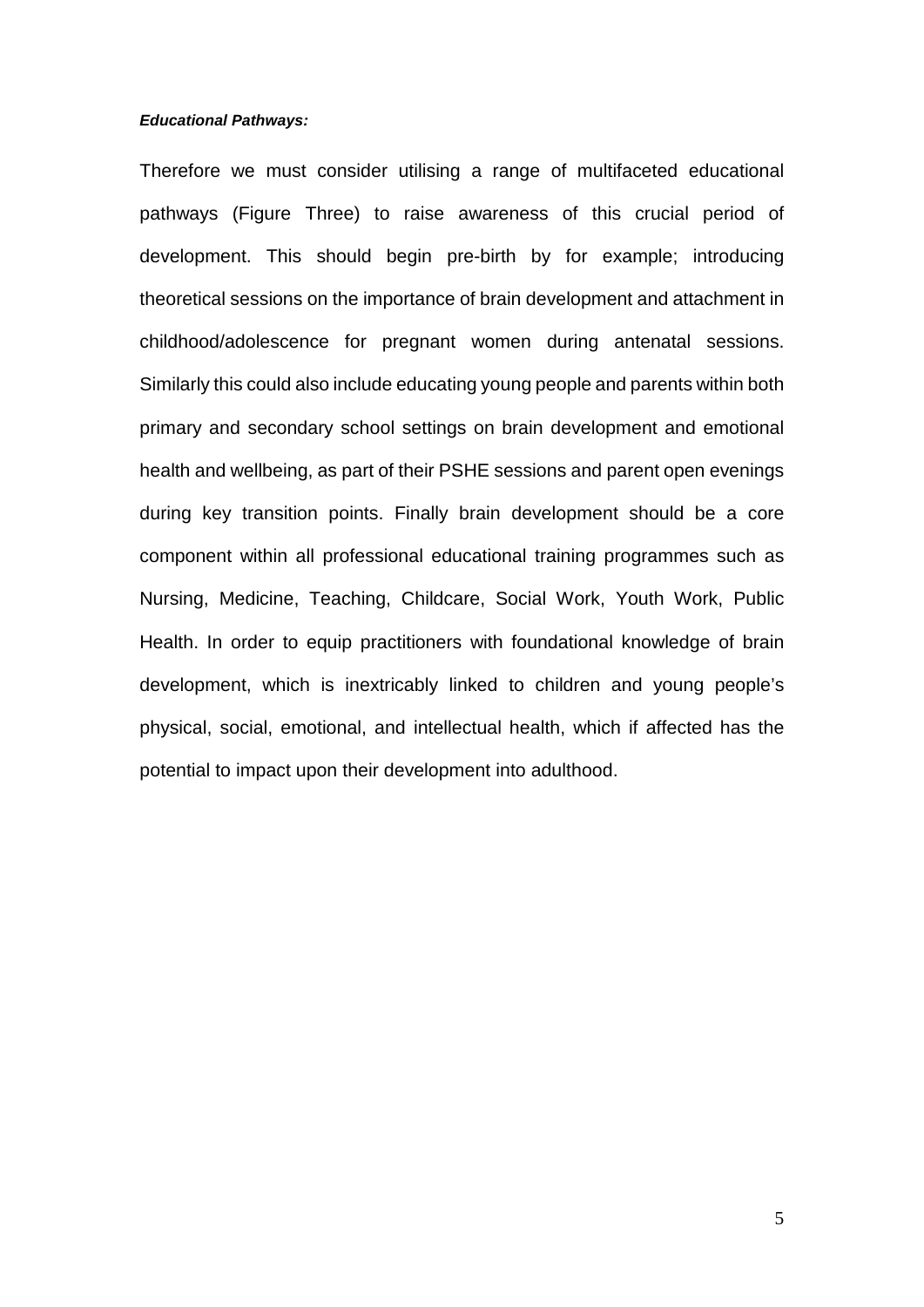

#### *Figure Three: Brain Development Educational Pathways*

### **730 Words**

## **References:**

Asato, MR., Terwilliger, R., Woo, J., and Luna, B., (2010) White matter development in adolescence: a DTI study. *Cereb Cortex*, 2010, 20, pp-2122-2231.

Baron-Cohen, S., Lombardo, M., Auyeung, B., Ashwin, E., Chakrabati, B., and Knickmeyer, R., (2011) Why are Autism Spectrum Conditions more prevalent in Males? *PLoS Biology*, June 2011, Vol 19, No.6.